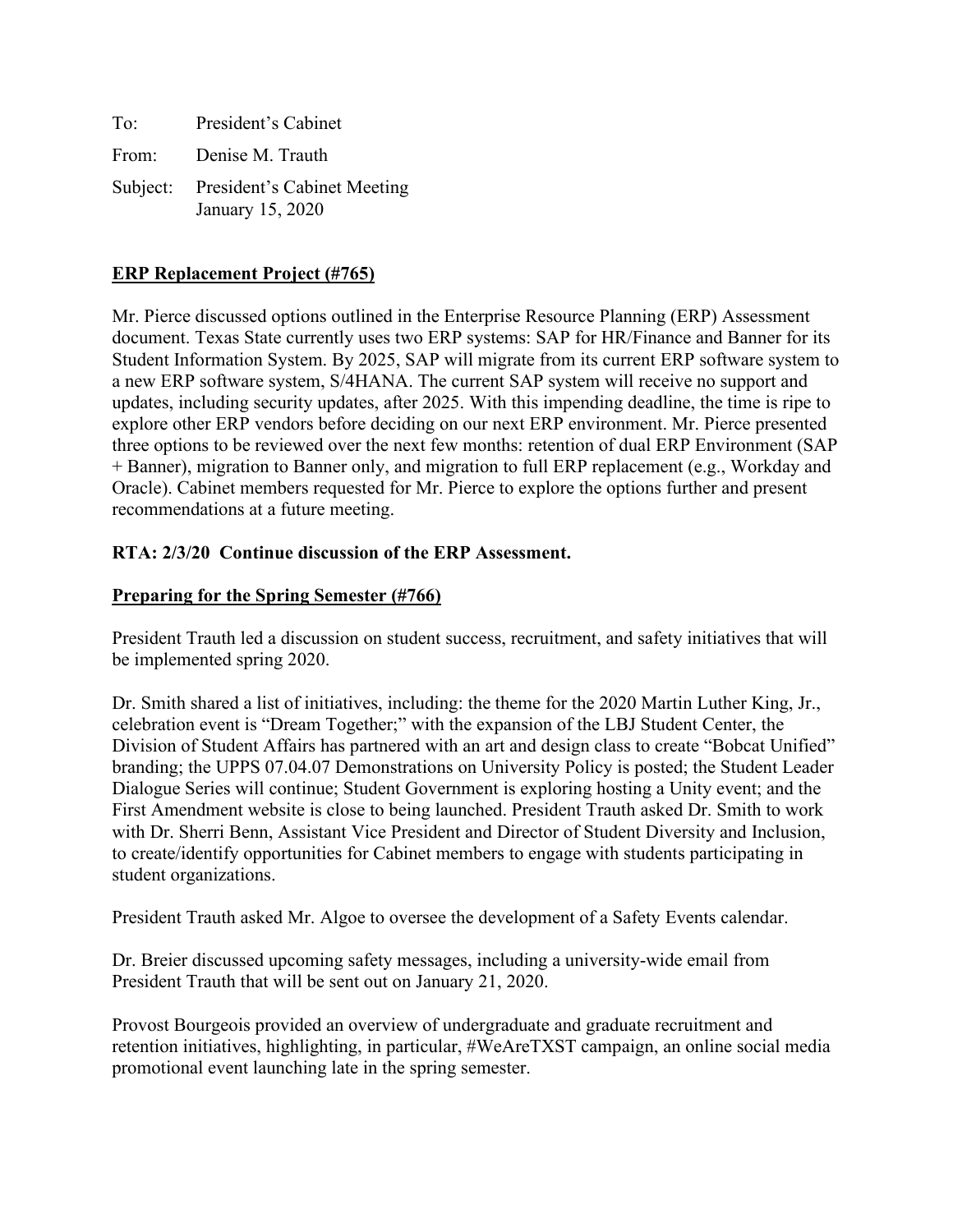In preparation of the U. S. Supreme Court's decision whether or not to uphold the Presidential Executive Order that supports the Deferred Action for Childhood Arrivals, or DACA, the Cabinet members discussed developing a communication plan, updating the immigration policy webpage, and implementing a DACA resource center. Cabinet members requested to return this agenda item to a future cabinet meeting to discuss protest management procedures.

### **RTA: 2/3/20 Guests UPD Chief Laurie Clouse, Dr. Margarita Arellano, and Ms. Brenda Rodriguez will continue the discussion on student success, recruitment, and safety initiatives that will be implemented in the spring.**

### **New UPPS-Responding to Student Deaths (#763)**

Due to a lack of time, this item was moved to a future cabinet meeting.

## **RTA**: **2/3/20 Discuss proposed policy on notifying the university community of a student death.**

### **San Antonio Chamber of Commerce**

Due to a lack of time, this item was moved to a future cabinet meeting.

## **RTA**: **2/3/20 Discuss the Texas State membership.**

## **Coordinating Board Meeting (#5)**

Dr. Lloyd discussed the upcoming Coordinating Board meeting. Agenda items discussed were the 2019 report on the National Research University Fund and new degrees being proposed by other Texas institutions of higher education.

#### **President's Update (#556)**

President Trauth discussed that newspapers have begun publishing the names of employees from public universities found in violation of Title IX. Cabinet members discussed the need for clarification on new SB 212 and Public Information Act requests related to Title IX reports.

## **RTA: 1/28/2020 Guests Ms. Charmaine Mazzantini and Ms. Molly Cost to discuss reporting obligations required by SB 212.**

President Trauth announced that she has been appointed to serve on the Board of Directors of the San Antonio Branch of the Federal Reserve Bank of Dallas. As President of an institution of higher education in Texas, President Trauth will play a key role in providing economic research on enrollment and workforce trends.

President Trauth announced that the LBJ Student Center on the San Marcos Campus has been selected as an Early Voting Center Location.